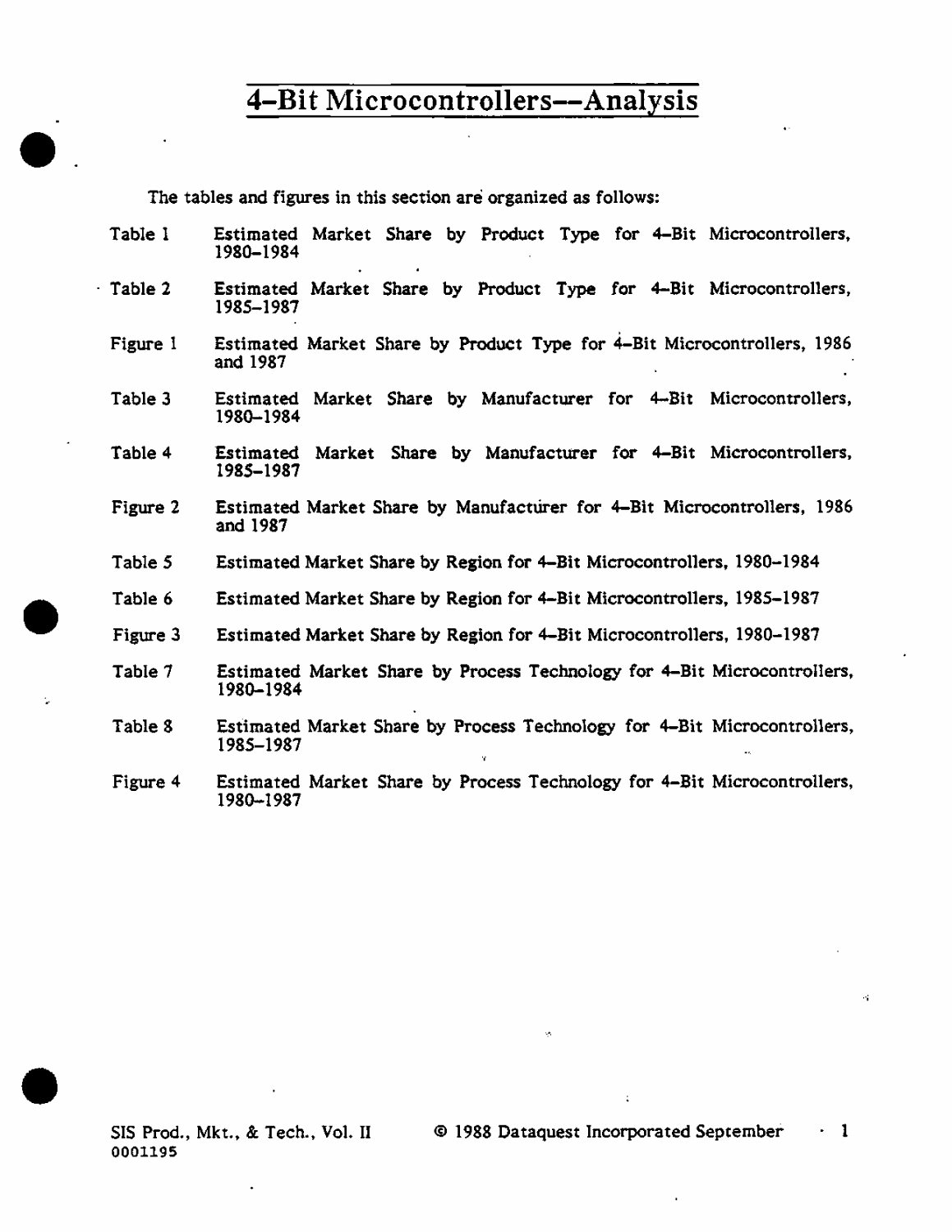$\ddot{\phantom{1}}$ 

#### Table 1

#### Estimated Market Share by Product Type for 4-Bit Microconttollers 1980-1984

|                 | 1980   | <u> 1981 </u> | <u> 1982 </u> | <u> 1983 </u> | 1984   |
|-----------------|--------|---------------|---------------|---------------|--------|
| uPD75XX         | 0      | $2.4\%$       | 5.1%          | 8.8%          | 16.3%  |
| <b>COPS</b>     | 12.0%  | 8.6           | 10.4          | 12.7          | 15.2   |
| $HMCS-40$       | 1.5    | 14.2          | 13.0          | 12.0          | 11.6   |
| MN1400          | 10.7   | 8.4           | 9.2           | 10.7          | 10.5   |
| $ucOM-4$        | 15.4   | 14.8          | 16.2          | 12.2          | 8.8    |
| $SM-5$          | 5.0    | 8.0           | 5.9           | 6.0           | 6.3    |
| <b>MN1500</b>   | o      | 0.9           | 1.0           | 3.7           | 4.4    |
| <b>TMS1000</b>  | 45.8   | 29.6          | 16.4          | 6.9           | 4.3    |
| TLCS-43         | o      | 0             | 2.1           | 5.4           | 4.1    |
| SERIES-40       | 0.1    | 0.4           | 1.5           | 3.2           | 3.3    |
| <b>TLCS-47</b>  | 0      | 0             | 0.4           | 1.8           | 3.3    |
| <b>MB884X</b>   | 0      | 6.9           | 6.3           | 4.4           | 3.2    |
| <b>T SERIES</b> | 0      | 0             | 5.2           | 5.7           | 3.1    |
| <b>TLCS-46</b>  | 0      | 0             | 1.8           | 2.1           | 1.7    |
| <b>MB885X</b>   | 0.2    | 1.5           | 2.0           | 1.8           | 1.4    |
| $PPS-4$         | 6.0    | 1.9           | 1.1           | 1.0           | 1.1    |
| $SM-4$          | 1.2    | 1, 2          | 1.2           | 1.0           | 1.0    |
| $SM-3$          | 0.6    | 0.7           | 0.6           | .0.5          | 0.4    |
| 141000          | 0.2    | 0.1           | 0.1           | 0.1           | 0      |
| <b>S2000</b>    | 1.2    | <u>_0.3</u>   | <u>0.4</u>    | <u>0.1</u>    | 0.     |
| Total           | 100.0% | $100.0\%$     | 100.0%        | 100.0%        | 100.0% |

Source: Dataquest September 1988 •

•

•

© 1988 Dataquest Incorporated September SIS Prod .• Mkt .• & Tech., Vol. II

0001195

ķ,

2-

 $\bullet$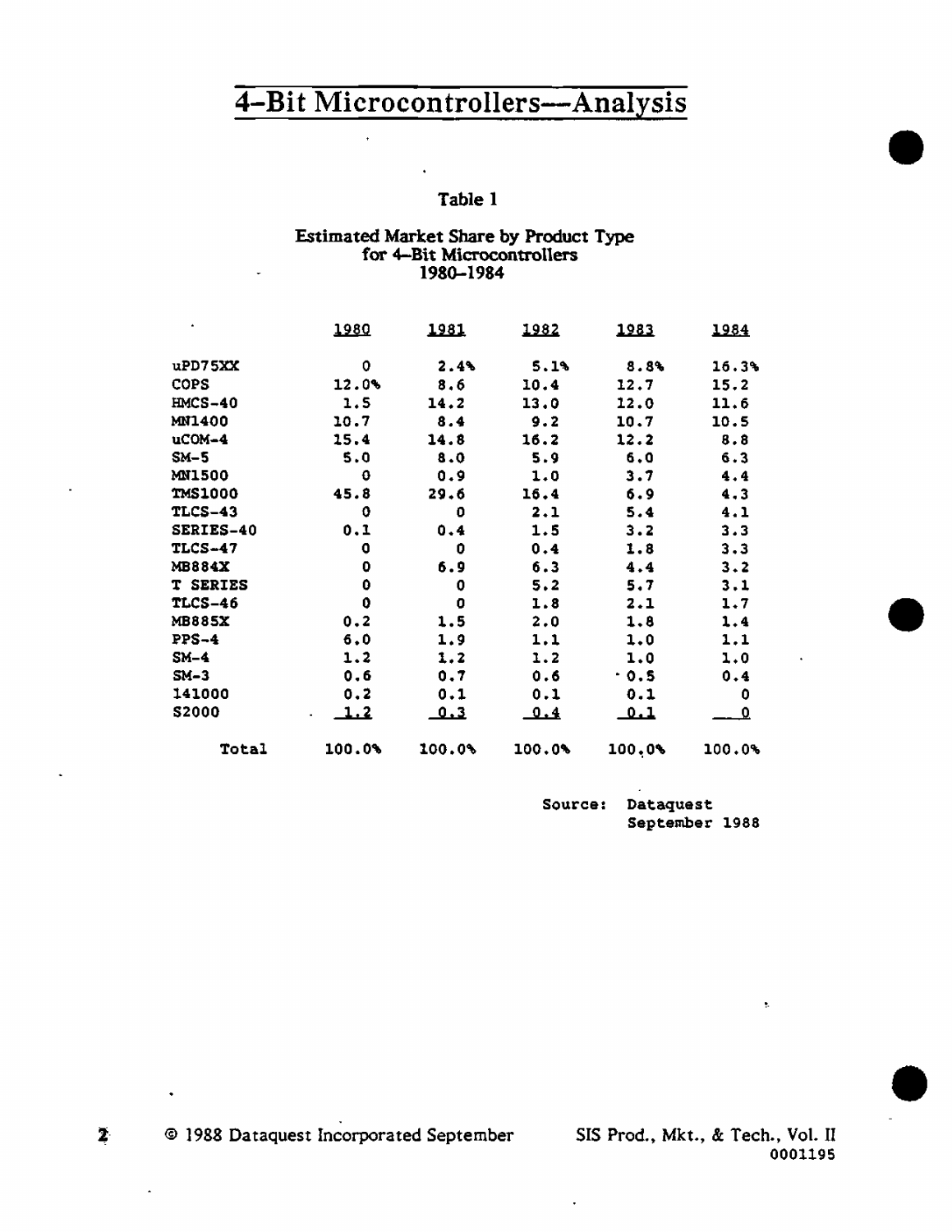# 4-Bit Microcontrollers-Analysis example the matrix of the contract of the contract of the contract of the contract of the contract of the contract of the contract of the contract of the contract of the contract of the contract of the contract of the cont

#### Estimated Market Share by Product Type for 4-Bit Microcontrollers 1985-1987

|                 | 1985                    | 1986             | 1987   |
|-----------------|-------------------------|------------------|--------|
|                 |                         |                  |        |
| uPD75XX         | 17.8%                   | 15.4%            | 12.2%  |
| <b>MN1500</b>   | 6.4                     | 10.2             | 10.7   |
| <b>COPS</b>     | 16.2                    | 13.8             | 10.1   |
| <b>HMCS-400</b> | 0                       | 0                | 8.2    |
| <b>HMCS-40</b>  | 12,6                    | 8.1              | 6.6    |
| <b>TLCS-47</b>  | 4.4                     | 8.3              | 6.0    |
| uCOM75X         | 0                       | 1.4              | 4.3    |
| M5072/76        | 0                       | 0                | 3.8    |
| M5043X/44X      | $\bf{0}$                | 0                | 3.6    |
| <b>TMS1000</b>  | 2.2                     | 5.9              | 3.4    |
| M5046X/56X      | 0                       | o                | 3.3    |
| <b>MN1400</b>   | 11.6                    | 6.4              | 3.0    |
| $SM(4-Bit)$     | 5.9                     | 3.4              | 2.4    |
| <b>MB884X</b>   | 3.2                     | 2.4              | 1.8    |
| SERIES-40       | 3.7                     | 2.7 <sup>2</sup> | 1.7    |
| <b>T SERIES</b> | 3.2                     | 1.7              | 1.6    |
| <b>TLCS-42</b>  | 0.7                     | 1.4              | 1.0    |
| <b>MB885X</b>   | 1.2                     | 1.3              | 1.0    |
| uCOM-4          | 5.6                     | 2.1              | 0.9    |
| <b>TLCS-43</b>  | 3.2                     | 1.0              | 0.6    |
| <b>MN1700</b>   | 0                       | ٥                | 0.5    |
| <b>M509X</b>    | $\mathbf 0$             | 0                | 0.5    |
| MB8840X         | $\mathbf 0$             | $\bf{0}$         | 0.5    |
| <b>TLCS-470</b> | 0                       | 0.1              | 0.3    |
| $PPS-4$         | 0.8                     | 0.4              | 0.2    |
| <b>MB882XX</b>  | 0                       | 0                | 0.2    |
| <b>MB8850X</b>  | 0                       | 0                | 0.1    |
| <b>TLCS-46</b>  | 1.2                     | 0.1              | 0.1    |
| M50XXX          | 0                       | 10.2             | 0      |
| 141000          | $\boldsymbol{0}$        | 0                | 0      |
| Unspecified     | $\overline{\mathbf{Q}}$ | 2.7              | 11.3   |
|                 | 100.0%                  | 100.0%           | 100.0% |

Source: Dataquest September 1988

SIS Prod., Mkt., & Tech., Vol. II © 1988 Dataquest Incorporated September 3 0001195 **•** 

 $\hat{\mathcal{A}}_i$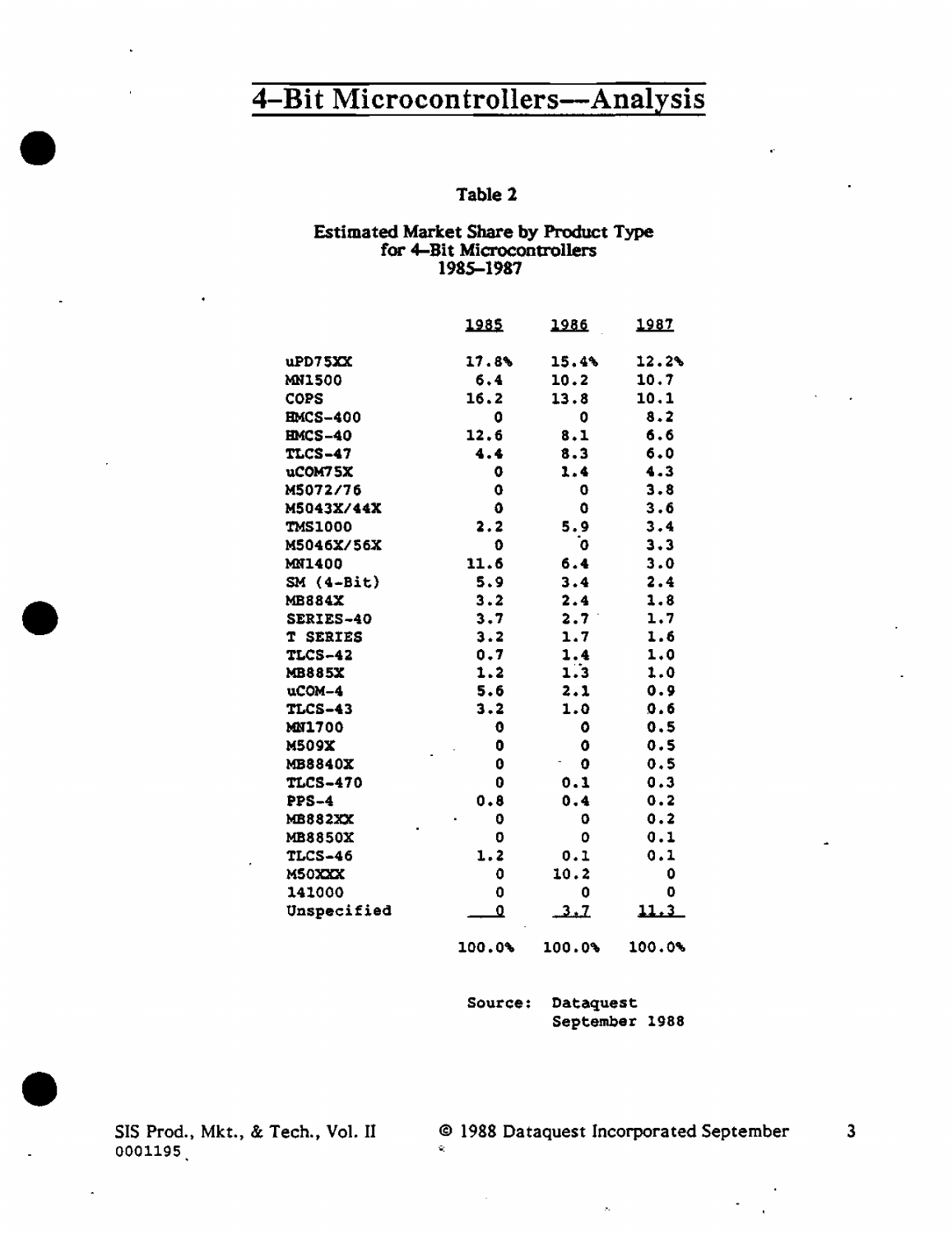Figure l







Source: Dataquest September J 988

•

•

•

© 1988 Dataquest Incorporated September SIS Prod., Mkt., & Tech., Vol. II

0001195

4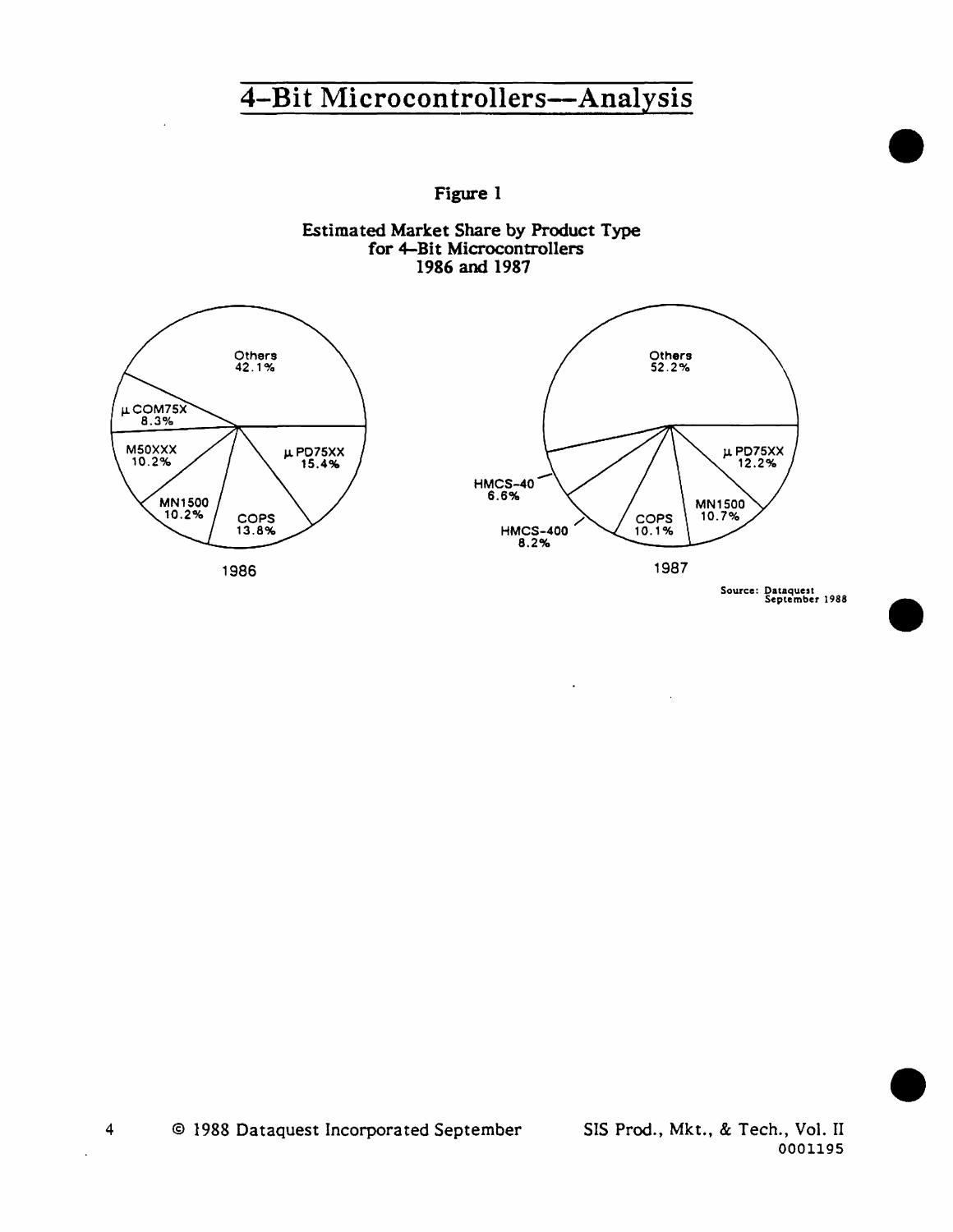#### Table 3

#### Estimated Market Share by Manufacturer for 4-Bit Microcontrollers 1980-1984 •,'

|                             | 1980   | 1981       | 1982   | 1983   | 1984   |
|-----------------------------|--------|------------|--------|--------|--------|
| Eurotechnique               | 0      | ٥          | 0.14   | 0.5%   | ٥      |
| Fujitsu                     | 0.2%   | 8.4        | 8.2    | 6.2    | 4.6%   |
| Gould Semiconductor         | 1.2    | 0.3        | 0.4    | 0.1    | 0      |
| Hitachi                     | 1.5    | 14.2       | 13.0   | 12.0   | 11.6   |
| Matsushita                  | 10.7   | 9.4        | 10.2   | 14.4   | 15.0   |
| Motorola                    | 0.2    | 0.1        | 0.1    | 0.1    | 0      |
| National                    | 12.0   | 8.6        | 10.2   | 12.2   | 13.8   |
| NEC                         | 15.4   | 17.2       | 21.3   | 21.0   | 25.0   |
| Oki                         | 0.1    | 0.4        | 1.5    | 3.2    | 3.3    |
| Rockwell                    | 6.0    | 1.9        | 1.1    | 1.0    | 1.1    |
| <b>SGS-Thomson</b>          | Đ      | o          | ٥      | 0      | 1.4    |
| Sharp                       | 6.9    | 9.9        | 7.8    | 7.5    | 7.7    |
| <b>Instruments</b><br>Texas | 45.8   | 29.6       | 16.4   | 6.9    | 4.3    |
| Toshiba                     | 0      | $\cdot$ .0 | 9.5    | 14.9   | 12.2   |
|                             | 100.0% | 100.0%     | 100.0% | 100.09 | 100.09 |

 $\langle \mathcal{Z} \rangle$ 

 $\ddot{\phantom{a}}$ 

Source: Dataquest September 1988

SIS Prod., Mkt., & Tech., Vol. II 0001195

 $\ddot{\phantom{1}}$ 

•

.

·-

•

•

.

© 1988 Dataquest Incorporated September *s*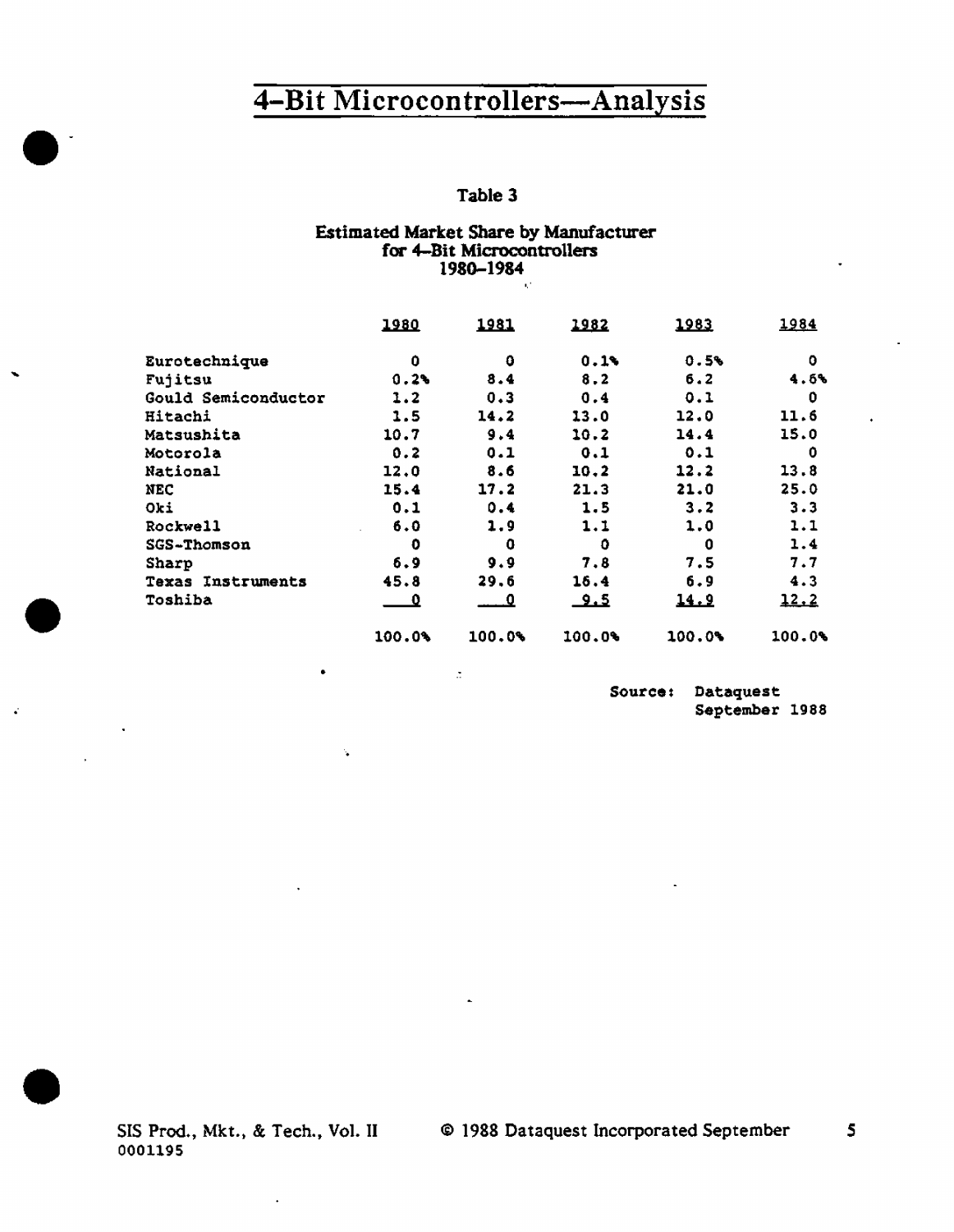#### Table 4

#### Estimated Market Share by Manufacturer for 4-Bit Microcontrol1ers 1985-1987

|                          | 1985   | 1986   | 1987   |
|--------------------------|--------|--------|--------|
| Fujitsu                  | 4.4%   | 3.7%   | 3.6%   |
| <b>Hitachi</b>           | 12.6   | 8.1    | 14.8   |
| <b>Matsushita</b>        | 18.0   | 16.6   | 14.3   |
| <b>Mitsubishi</b>        | 0      | 10.2   | 11.3   |
| Motorola                 | O      | ٥      | ٥      |
| <b>National</b>          | 13.3   | 11.5   | 8.1    |
| NEC                      | 23.4   | 18.9   | 17.4   |
| Oki<br>٠                 | 3.7    | 2.7    | 1.7    |
| <b>Rockwell</b>          | 0.8    | 0.4    | 0.2    |
| <b>SGS-Thomson</b>       | 3.0    | 2.3    | 1.9    |
| <b>Sharp</b>             | 5.9    | 3.4    | 2.4    |
| <b>Texas Instruments</b> | 2.2    | 5.9    | 3.4    |
| Toshiba                  | 12.7   | 12.6   | 9.6    |
| Others                   | 0      | 3.7    | 11.3   |
|                          | 100.0% | 100.0% | 100.0% |

Source: Dataquest September 1988

© 198& Dataquest Incorporated September SIS Prod., Mkt .• & Tech., Vol. II  $\mathbf{6}$ 

•

0001195

•

•

•

•

 $\overline{a}$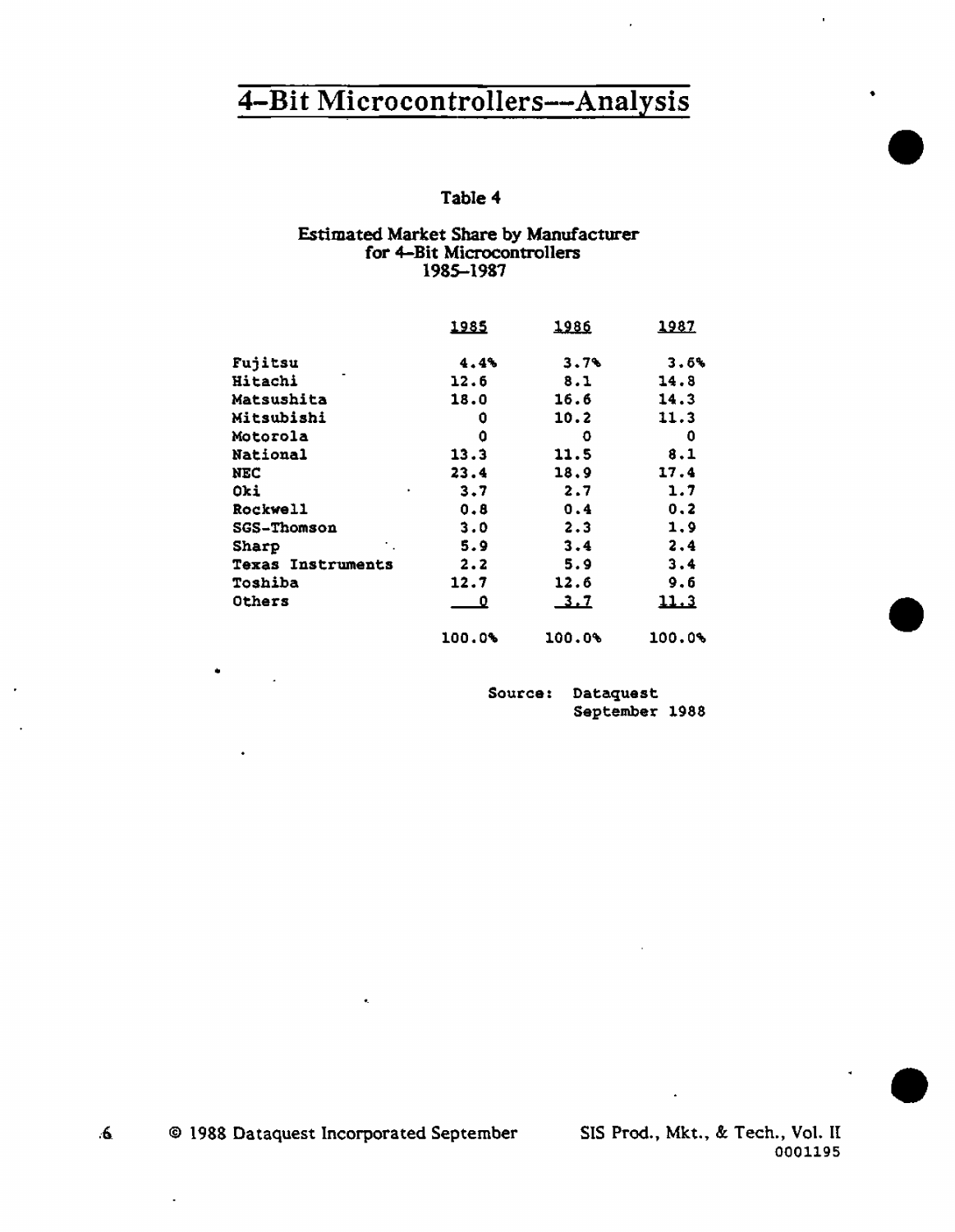Figure 2

Estimated Market Share by Manufacturer for 4-Bit Microcontrollers 1986 and 1987

 $\cdot$ 



•

•

•



Source: Dalaquest Seplcmber 1988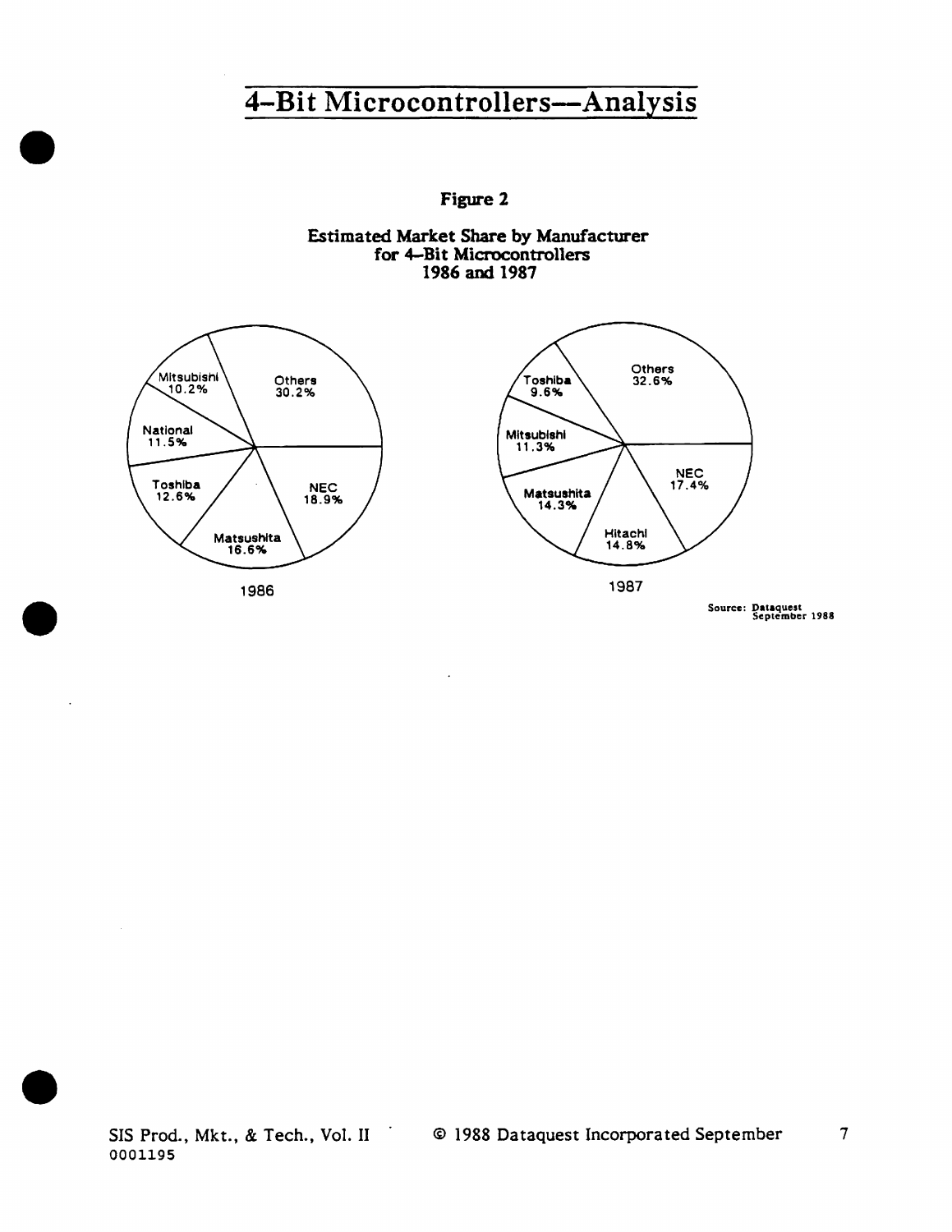#### Table *5*

 $\ddot{\phantom{a}}$ 

Q,

#### Estimated Market Share by Region for 4-Bit Microcontrollers 1980-1984 (Thousands of Units)

|                 | 1980   | 1981    | 1982    | 1983    | 1984    |
|-----------------|--------|---------|---------|---------|---------|
| United States   |        |         |         |         |         |
| Shipments       | 62,660 | 54,039  | 44,553  | 34,945  | 37,215  |
| Percent         | 65.2%  | 40.5%   | 28.2%   | 20.3%   | 19.2%   |
| Japan           |        |         |         |         |         |
| Shipments       | 33,420 | 79,510  | 113,440 | 136,160 | 153,430 |
| Percent         | 34.8%  | 59.5%   | 71.7%   | 79.2%   | 79.3%   |
| Europe          |        |         |         |         |         |
| Shipments       | 0      | o       | 190     | 840     | 2,790   |
| Percent         |        |         | 0.18    | 0.5%    | 1.4     |
| Total Shipments | 96,080 | 133,549 | 158,183 | 171,945 | 193,435 |

 $\mathbf{r}$ 

Source: Oataquest September 1988 •

 $\hat{\mathbf{r}}_i$ 

•

•

 $\overline{\mathbf{6}}$ © 1988 Dataquest Incorporated September SIS Prod., Mkt., & Tech., Vol. II

0001195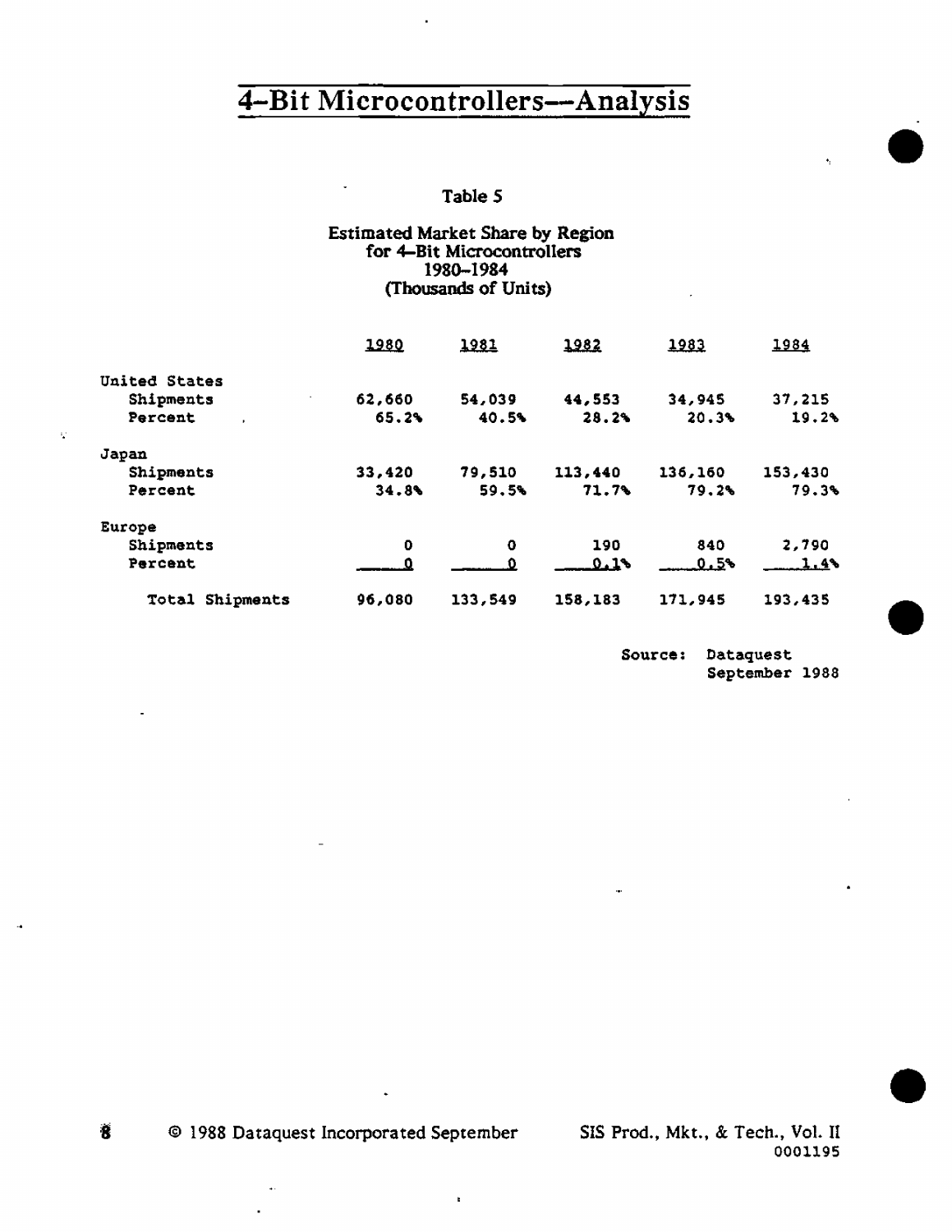$\mathbf{\hat{I}}_{\rm{b}}$ 

.-

### Table 6

#### Estimated Market Share by Region for 4-Bit Microcontrollers 1985-1987 (Thousands of Units)

|                      | 1985    | 1986    | <u> 1987</u><br>$\bullet$ |
|----------------------|---------|---------|---------------------------|
| <b>United States</b> |         |         |                           |
| Shipments            | 28,804  | 48,458  | 46,160                    |
| Percent              | 16.3%   | 17.8%   | 11.8%                     |
| Japan                |         |         |                           |
| Shipments            | 142,992 | 217,095 | 338,657                   |
| Percent              | 80.8    | 79.8    | 86.3%                     |
| Europe               |         |         |                           |
| Shipments            | 5,242   | 6,330   | 7,515                     |
| Percent              | $3.0\%$ | 2.38    | 1.9%                      |
| Shipments<br>Total   | 177.038 | 271,883 | 392,332                   |

Source: Dataquest September 1988

SIS Prod., Mkt., & Tech., Vol. II 0001195

•

•

•

© 1988 Dataquest Incorporated September

9

*9:* 

 $\hat{\rho}_\mathrm{f}$ 

.,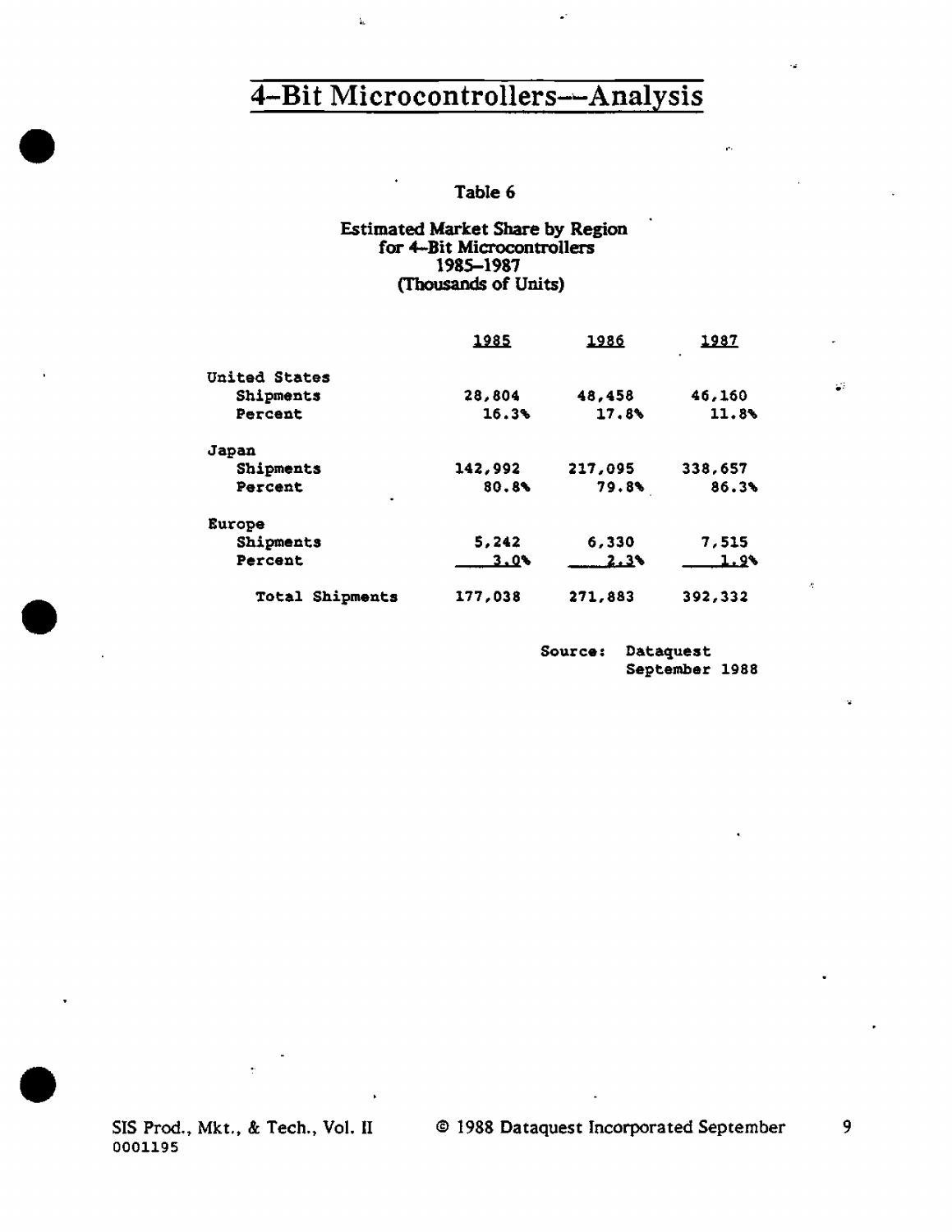### **Figure 3**





0001195

•

•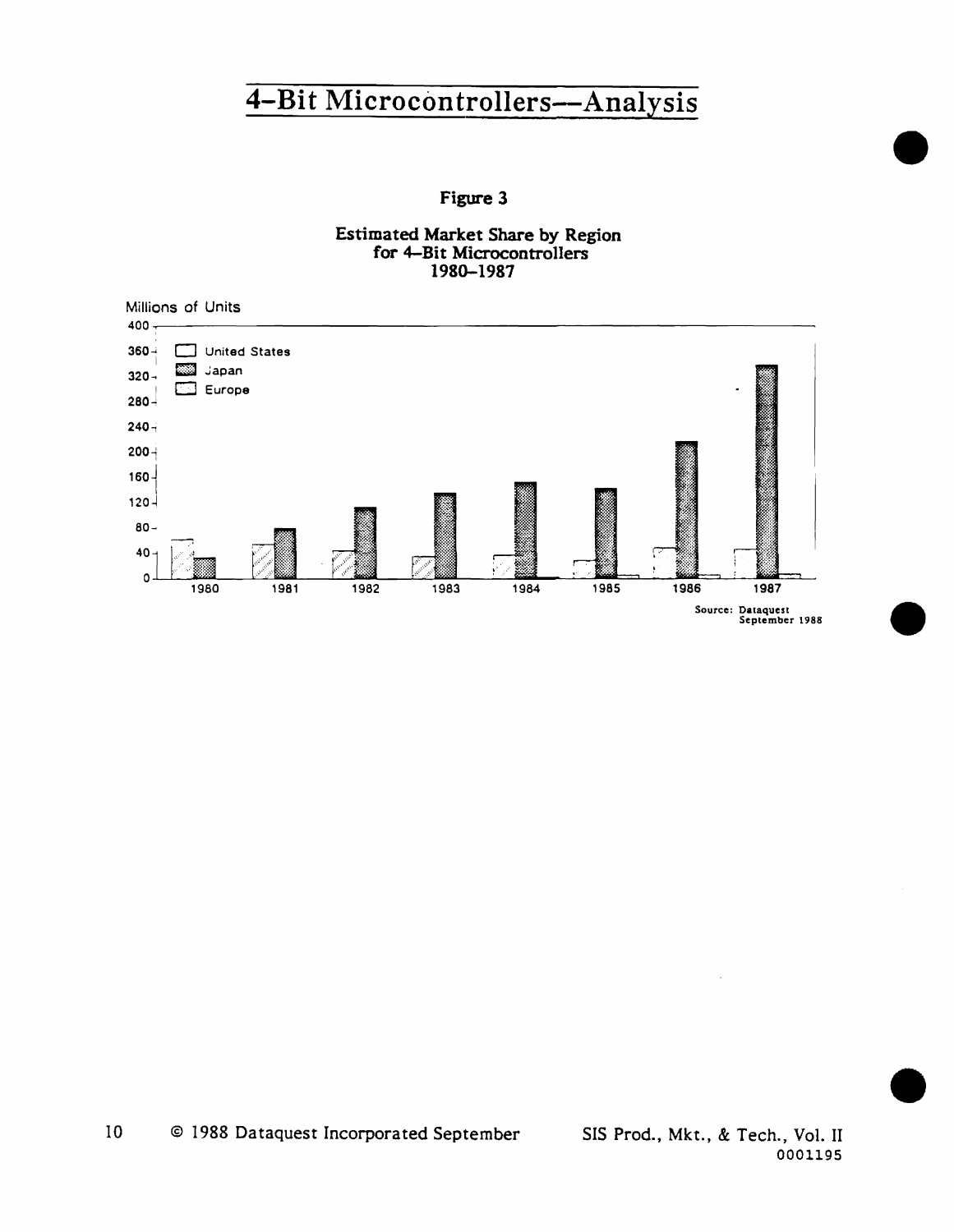#### Table 7

#### Estimated Market Share by Process Technology for 4-Bit Microcontrollers 1980-1984 (Thousands of Units)

|                    | 1980         | 1981      | 1982    | 1983    | 1984          |
|--------------------|--------------|-----------|---------|---------|---------------|
| <b>NMOS</b>        |              |           |         |         |               |
| Shipments          | 13,813       | 25,970    | 37,167  | 52,468  | 62,240        |
| Percent            | 14.4%        | 19.4%     | 23.5%   | 30.5%   | 32.2%         |
| <b>CMOS</b>        |              | $\bullet$ |         |         |               |
| Shipments          | 18,574       | 38,129    | 65,382  | 81,638  | 102,358       |
| Percent            | 19.3%        | 28.6%     | 41.3%   | 47.5%   | 52.9%         |
| <b>PMOS</b>        |              |           |         |         |               |
| Shipments          | 63,693       | 69,450    | 55,634  | 37,839  | 28,837        |
| Percent            | <u>66.34</u> | 52.0%     | 35.2%   | 22.0%   | <u>14.9</u> % |
| Shipments<br>Total | 96,080       | 133,549   | 158,183 | 171,945 | 193,435       |

Source: Dataquest September 1988

ċ.

x

SIS Prod., Mkt., & Tech., Vol. II © 1988 Dataquest Incorporated September 11

 $\hat{\mathcal{H}}$ 

 $\bullet$ 

 $\ddot{\phantom{1}}$ 

•

•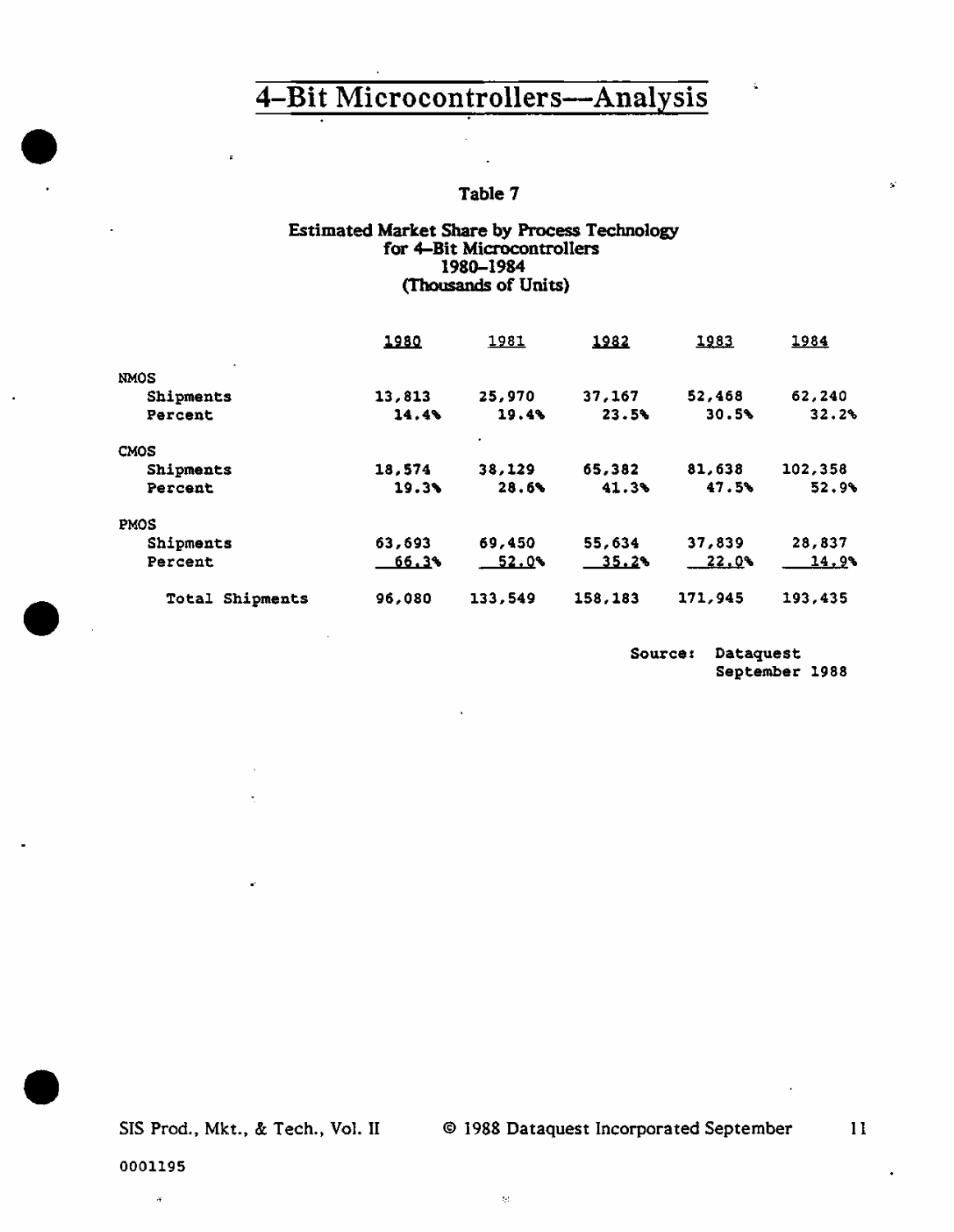#### Table 8

#### Estimated Market Share by Process Technology for 4-Bit Microcontrollers 198S-1987 (Thousands of Units)

|                           | 1985    | 1986         | 1987    |
|---------------------------|---------|--------------|---------|
| <b>NMOS</b>               |         |              |         |
| Shipments                 | 61,576  | 81,153       | 95,288  |
| Percent                   | 34.8    | 29.8%        | 24.3%   |
| CMOS                      |         |              |         |
| Shipments<br>$\bullet$    | 97,694  | 177,357      | 287,360 |
| Percent                   | 55.2    | 65.2%        | 73.2%   |
| <b>PMOS</b>               |         |              |         |
| Shipments                 | 17,768  | 13,373       | 9.684   |
| Percent                   | 10.03   | <u>4.9</u> % | 2.5%    |
| Shipments<br><b>Total</b> | 177,038 | 271,883      | 392,332 |

Source: Dataquest September 1988 •

÷,

•

•

12 © 1988 Dataquest Incorporated September SIS Prod., Mkt., & Tech., Vol. II 0001195

t,